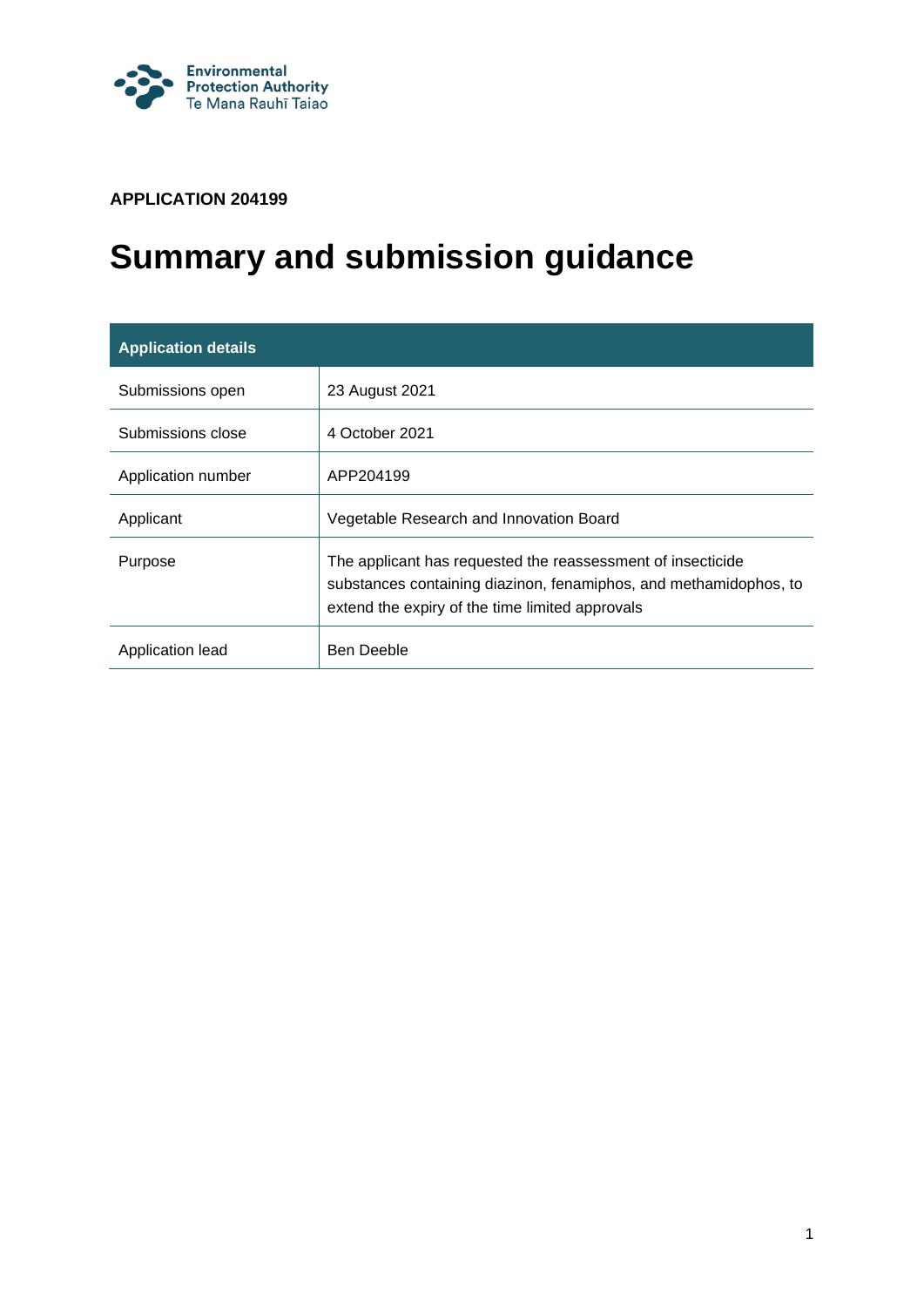## **Purpose of this document**

On 25 February 2021, the Environmental Protection Authority (EPA) received an application from the Vegetable Research and Innovation Board for the reassessment of diazinon, fenamiphos, and methamidophos.

This application seeks to extend the phase-out dates for the time-limited approvals for substances containing these active ingredients.

The time limits were set in the 2013 reassessment of organophosphate and carbamate plant protection insecticides (APP201045).

This current application is being publicly notified to give others a chance to comment, and to put all relevant information before the decision-makers.

The purpose of this document is to summarise the application and to provide guidance on the submission process.

## **Application summary**

**This document is a summary of only the information provided in the application. It is not an assessment of the application produced by EPA staff.** 

The EPA will complete a staff assessment report at a later date, using information from the application, submissions, and other relevant sources.

## **Guidance for submitters**

This document also provides guidance to the submission process.

We are particularly interested in hearing from submitters about:

- adverse effects, especially adverse effects not identified in the application.
- positive effects, especially positive effects not identified in the application.

#### **Who to contact**

If you have any questions, you can contact:

- The applicant, Vegetable Research and Innovation Board, for technical information about the application. Email [Sally@solutionz.co.nz.](mailto:Sally@solutionz.co.nz)
- The EPA for any question on the application or submission process. Email the application lead, Ben Deeble, at [ben.deeble@epa.govt.nz](mailto:ben.deeble@epa.govt.nz) or phone +64 4 474 5411.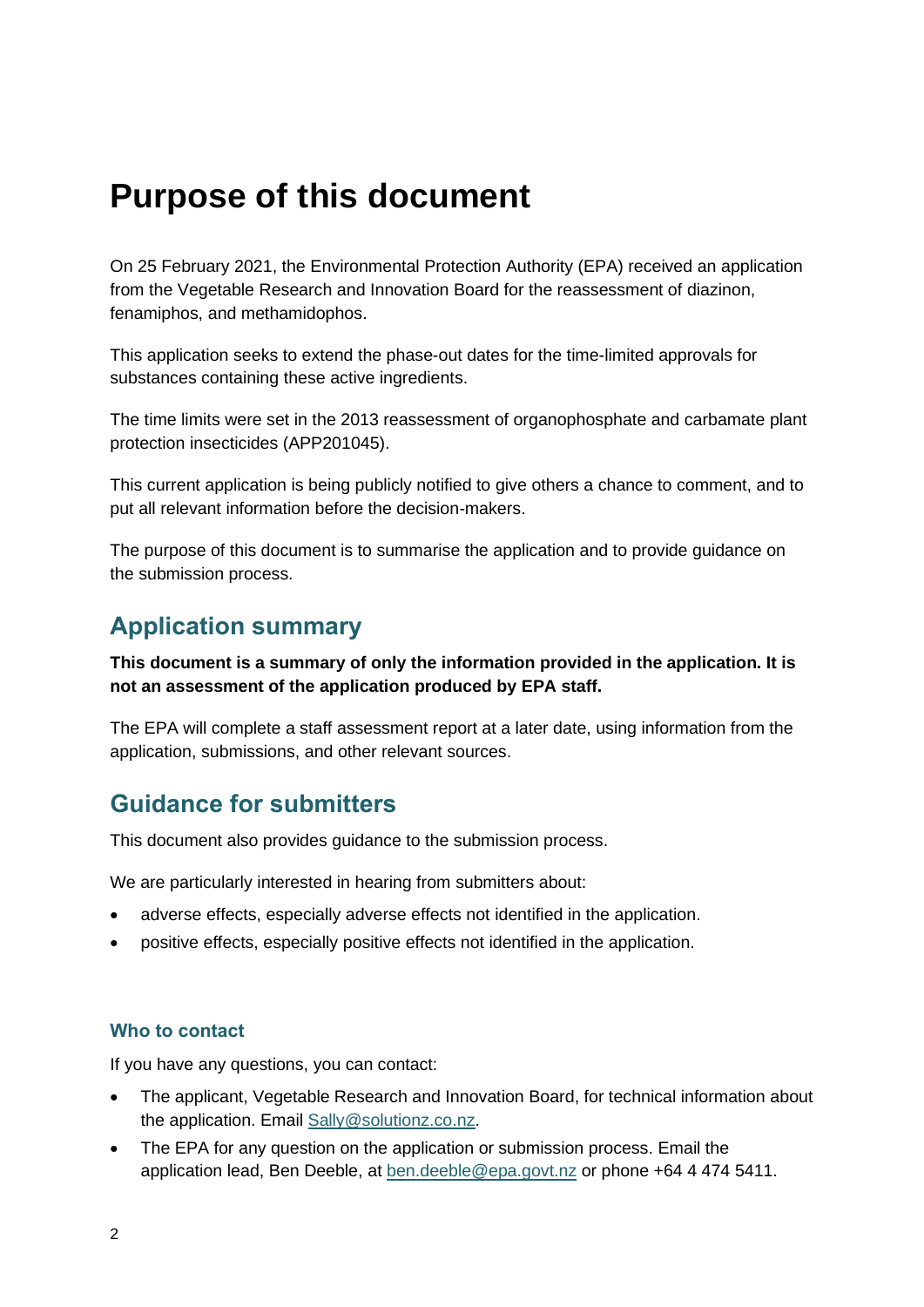# **Application summary**

Diazinon, fenamiphos, and methamidophos are insecticides used for plant protection and biosecurity purposes.

The current expiry date for the time-limited approvals for substances containing these active ingredients is 1 July 2028 for diazinon, and 1 July 2023 for fenamiphos and methamidophos.

After these dates all substances that contain these active ingredients will no longer be approved.

The applicant, the Vegetable Research and Innovation Board, has proposed extending these dates by 10 years, to 2038 for diazinon and 2033 for fenamiphos, and methamidophos. It states that the expectations from the 2013 reassessment that new alternative substances would be found to replace diazinon, fenamiphos, and methamidophos have not been realised. Therefore, the applicant considers it critical that these substances remain available for certain uses.

The applicant has provided information on the availability and use patterns of other substances. The reasoning for this information is part of a confidential appendix. Further information has been requested from the applicant under section 52 and 59 of the Hazardous Substances and New Organisms Act (HSNO Act).

The applicant has not proposed any other changes, however the EPA has used its discretionary powers to set the scope of the reassessment to allow for other changes to the controls should information which arises in the reassessment justify these changes.

## **The scope of this reassessment**

The Vegetable Research and Innovation Board applied in 2020 for grounds for the reassessment of diazinon, fenamiphos, and methamidophos (APP203975).

A Decision-making Committee decided, on 08 May 2021, that grounds exist under the criteria "information showing a significant change of use" under section 62(2)(c)) of the HSNO Act.

This reassessment is a "modified reassessment" under section 63A of the Act, and the scope of this reassessment is limited to the following:

- hazard classifications
- benefits, in particular in relation to the availability of alternatives
- time limitations on the approvals
- the risks associated with the use of the substances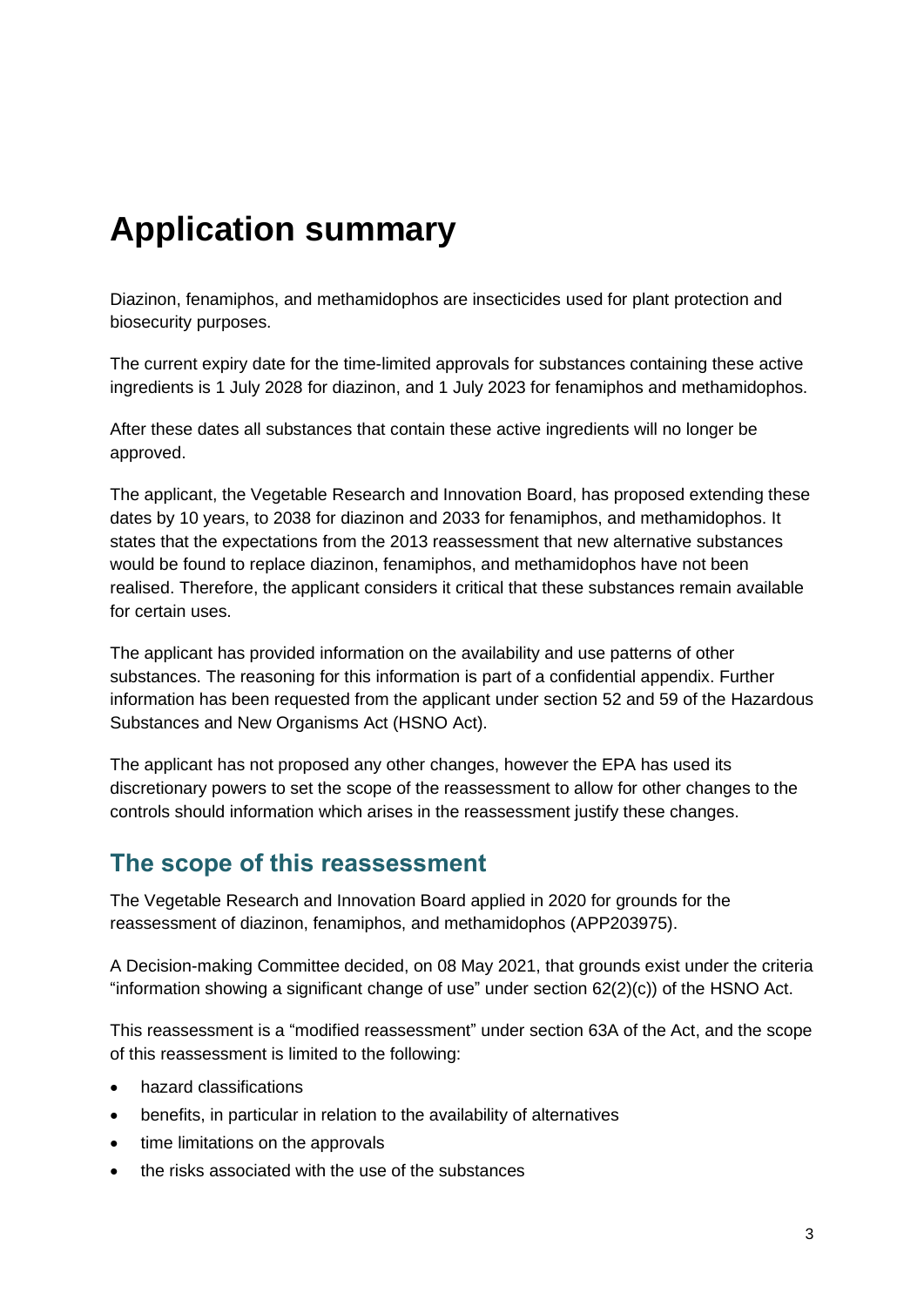• any interim controls required to manage the substances until the expiry date of the time limited approval.

The full application including supporting information (excluding confidential material) is available from the EPA website by searching the term "APP204199".

## **Guidance for submitters**

## **What information we're seeking**

We are interested in receiving information that relates to either the positive or negative effects of the proposed changes to the approvals for diazinon, fenamiphos, and methamidophos.

In a submission you can provide information, make comments, raise issues or indicate support. Your submission contributes to the EPA decision-making process.

#### **Contributions to the adverse effects assessment**

We will base our adverse effects assessment on the evidence provided by the applicant, other available sources, and information from submissions.

The applicant has not provided any new adverse effects or risk assessment information on these substances. It has proposed that this reassessment review the benefits assessment from the previous reassessment of these substances, and that the risks as described in the previous reassessment were still valid and did not need to be updated.

Please let us know if you think there are additional adverse effects we should consider, or you have additional information related to the described effects.

#### **Contributions to the positive effects assessment**

We will base our positive effects, or benefits, assessment on the evidence provided by the applicant, other available sources, and information from submissions.

The applicant has identified potential benefits associated with the proposed change to the controls as follows:

- continued ability to address specific pest control needs of industries that are reliant on these substances
- maintaining biosecurity tools for import and export markets, and for rapid responses to pest incursions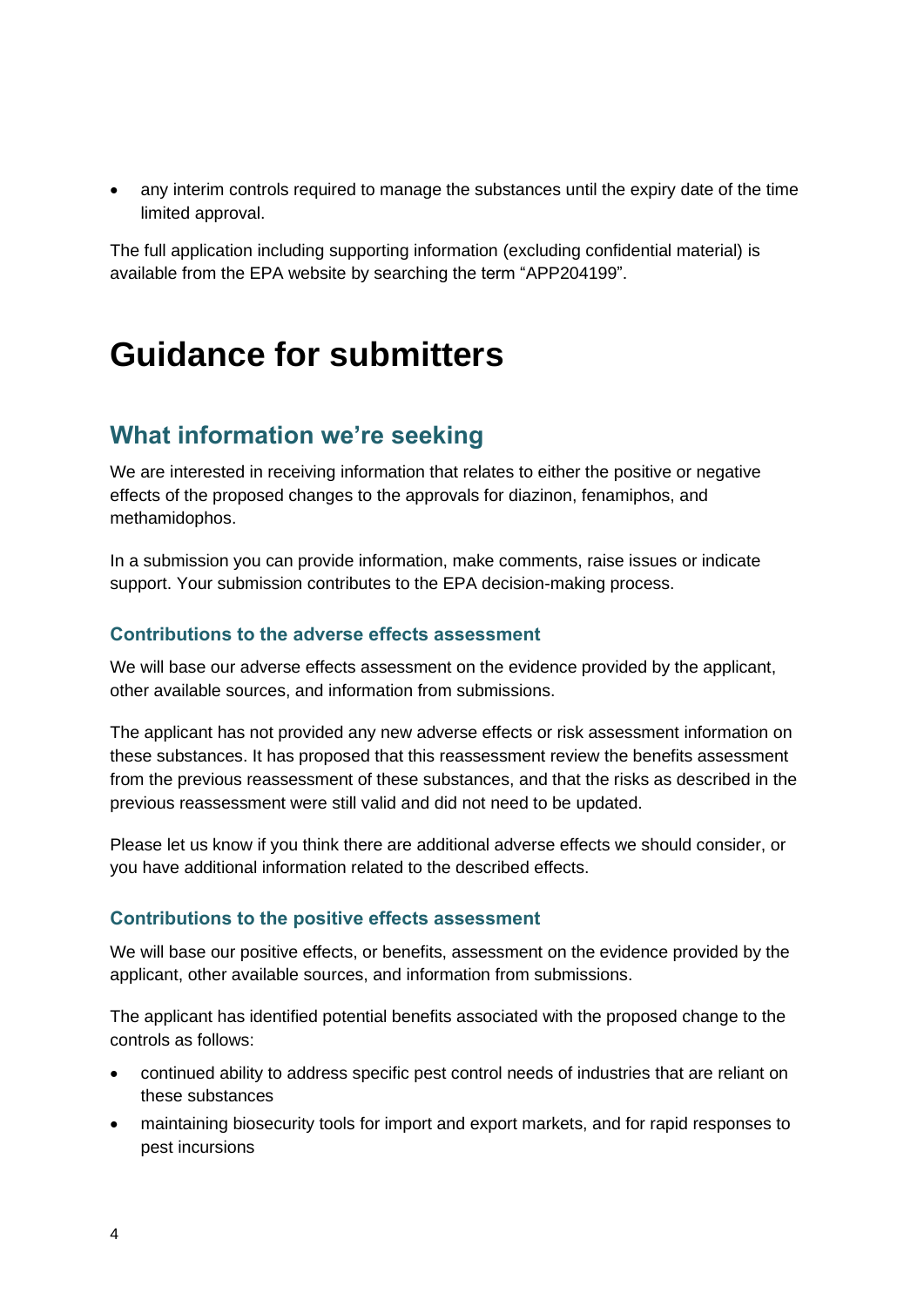• extended timeframe to develop alternative substances through various research programmes.

For more detail, see section 5 (page 15) and section 7 (pages 18 to 23) of the full application.

Please let us know if you think there are other positive effects that we should consider, or you have additional information related to the described effects.

#### **Other information**

If there is other information you wish us to be aware of, please also include this in your submission.

## **About the submission process**

#### **Making a submission**

We encourage anyone to make a submission, regardless of how much detail they can provide.

If you choose to make a submission, you can also request to speak at a hearing. This can be a way to strengthen your views in person, speaking before the Decision-making Committee.

You can find further information about making submissions for a hazardous substance application on the EPA website:

https://www.epa.govt.nz/public-consultations/how-to-make-a-submission/

#### **Providing confidential information**

We make all submissions publicly available. They will be displayed on the application web page after submissions close.

If you have confidential information you wish to provide, please contact the application lead, Ben Deeble by email Ben.Deeble@epa.govt.nz or by phone +64 4 474 5411.

#### **How to make a submission**

The EPA website provides guidance on how to make a submission.

You can make a submission by filling out our online submission form.